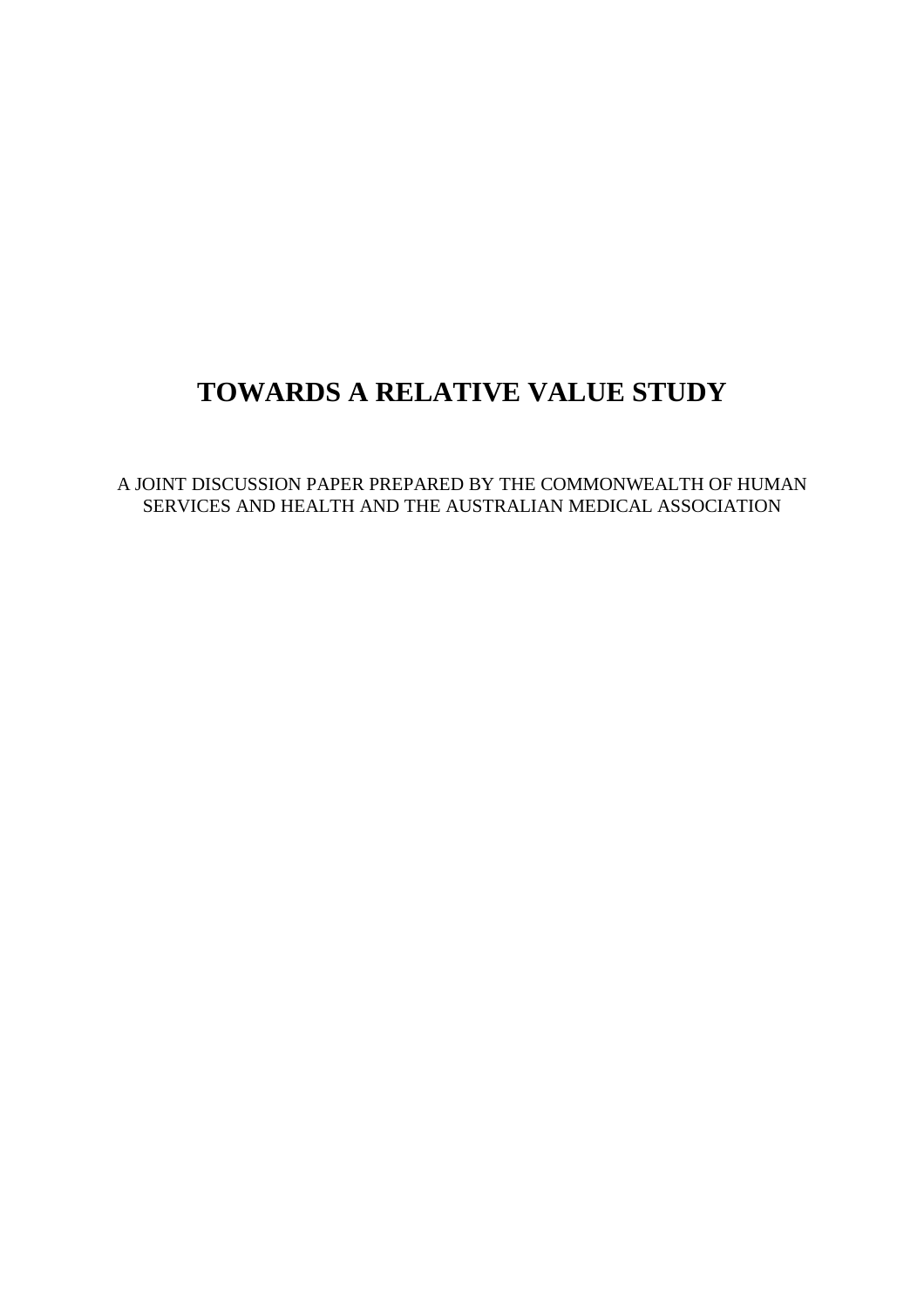### (1) INTRODUCTION

After more than twenty years' application of the Medicare (formerly Medical) Benefits Schedule (MBS) and ten years of the universal Medicare arrangements, there is mounting pressure to re-assess the relativities, values and underlying assumptions of the MBS. The Medicare program is an essential component of the social welfare system which enables all Australians to have access to affordable, quality health care.

A Relative Value Study (RVS) of the MBS raises many complex technical and policy questions. This papers has been prepared jointly by the Commonwealth Department of Human Services and Health and the Federal Secretariat of the Australian Medical Association to promote debate and to clarify many issues associated with the development of suitable mechanisms for an across-the-board review of services, their fee relativities in the MBS.

#### (2) BACKGROUND

In March, 1969, the Committee of Inquiry into Health Insurance (the Nimmo Committee) recommended that a list be established of the most common fees charged for services provided by medical practitioners. This followed much dissatisfaction with the prevailing health insurance system and the failure of its benefits to keep pace with increases in medical fees. Later that month, the Federal Assembly of the AMA approved the concept of a list of "most common fees" on the understanding that it was indicative only and would not constitute a schedule of fees that individual doctors would be compelled to charge.

In July, 1969, the AMA and the Health Funds submitted to the then Minister of Health a proposal to restructure the Medical Benefits Scheme, using the results of a 1968 survey into medical fees. The intention was that benefits were to be set at a level so that patients would have their liability restricted to a set amount if the most common fees were charged.

On 1 July, 1970, the Medical Benefits Schedule (now the Medicare Benefits Schedule) came into existence, based largely on the above criteria.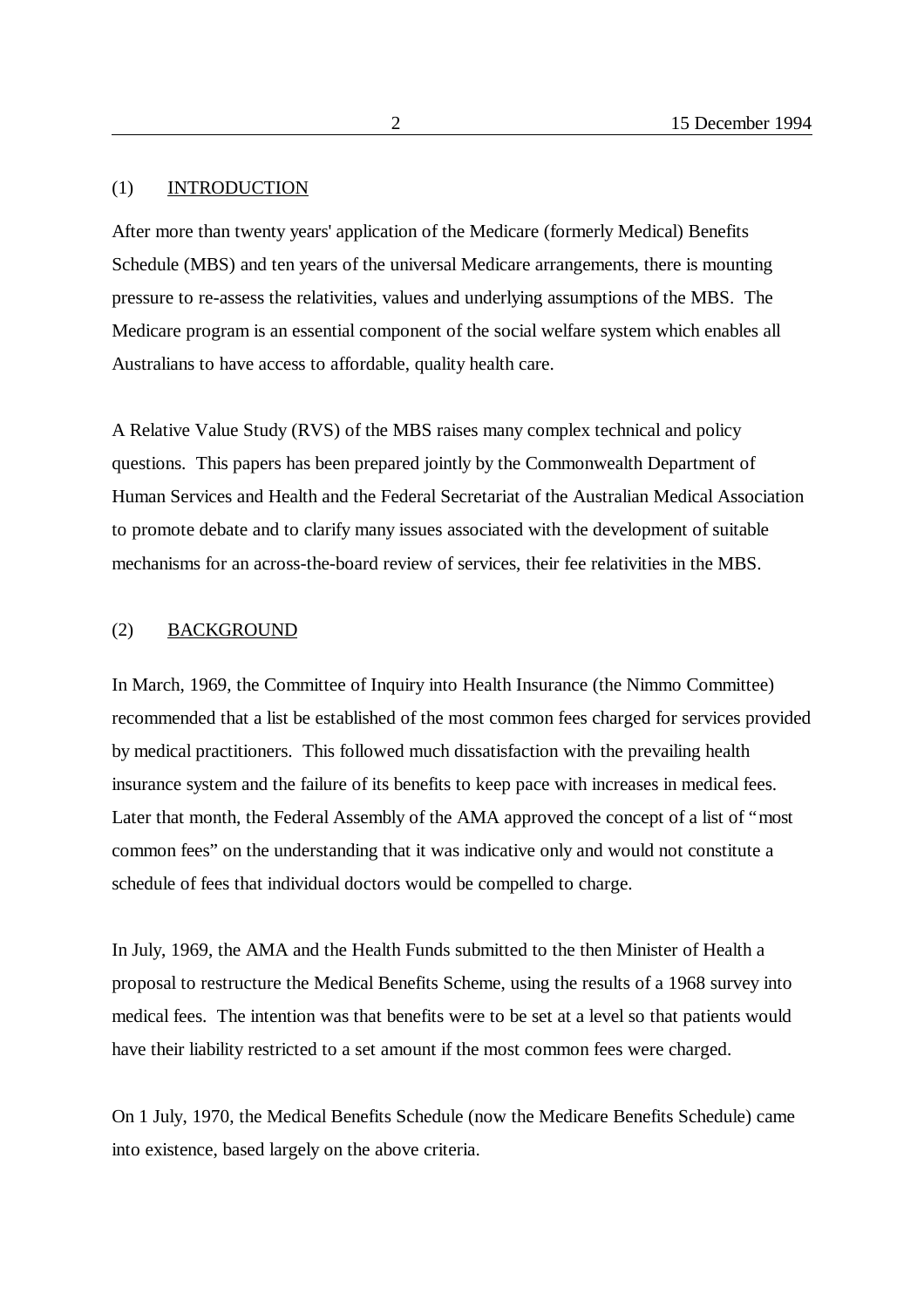A system of independent enquiries to determine periodic adjustments to overall MBS fee levels in light of inflation, changes in earnings in the community generally and other relevant factors was established in 1973 and continued until 1985. Since that time the Government has determined increases in overall MBS fees and rebates within the annual budgetary process.

Over the years, many additions and amendments have been made to the items of service listed in the MBS to reflect changes and developments in medical practice. Changes to the General Medical Services Table (except for GP and other non-referred attendance items) and to the Diagnostic Imaging Services Table, are now facilitated through the Medicare Benefits Consultative Committee (MBCC). Changes to the Pathology Services Table are facilitated through the Pathology Services Table Committee.

Under the MBCC process the Government has adopted a "cost neutral" policy in relation to reviews of parts of the MBS. That is, existing items within a section are reviewed with no change to overall expenditure on that section, so that the process is essentially one of revising descriptors and redistributing existing funds within the selected group of services in accordance with relativities determined by the medical profession. This is essentially a form of relative value study within a discrete part of the MBS with relativities determined by the professional judgement of doctors who use those items.

The Commonwealth provides additional funding for identified "new services" based on their relative value compared to existing services. The MBCC process has worked well and elicited substantial co-operation from groups within the profession when a review covers the work of a discrete group, e.g. orthopaedic surgeons, plastic surgeons but tends to fall down when more than one group is involved. This arises because under a "cost neutral" approach there must, inevitably, be shifts in funding from one group to another. The MBCC process has nevertheless resulted in significant structural improvements to the MBS in regard to procedural services. The MBCC process has not examined the items in the MBS for consultations nor has it addressed cross-sectional relativities.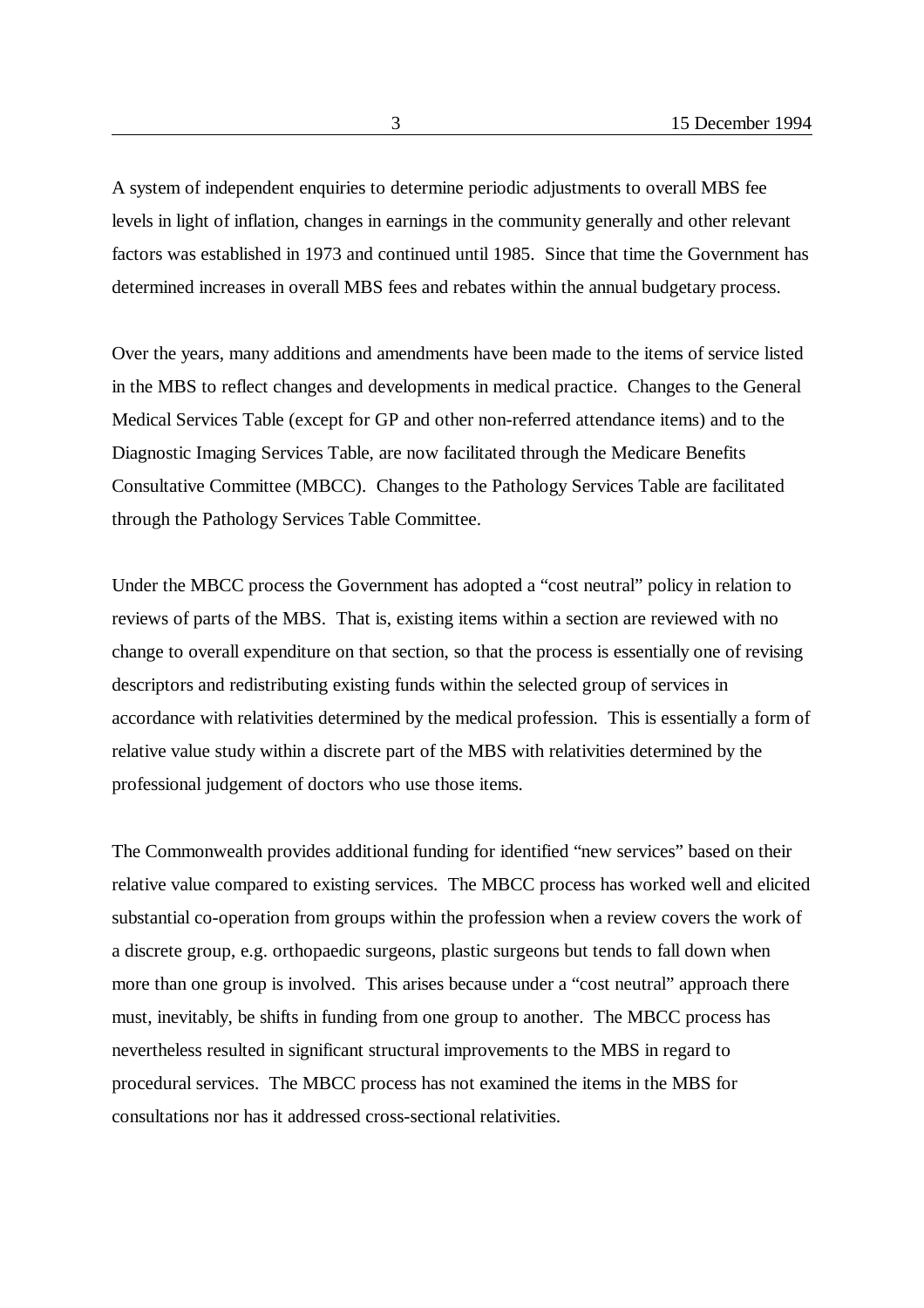There is pressure for a more fundamental reassessment of the MBS, particularly:

- i) for a process to objectively assess the relativities between the various procedural areas;
- ii) for a process to assess the structure and relativities of consultation items;
- iii) for a process for comparing the relativities between procedural and consultation items; and
- iv) for an ongoing, fair review and update process.

This pressure for change is coming from within the medical profession and from patients who regard themselves disadvantaged in absolute and relative terms under the existing MBS structure. The concerned medical groups are those which have a high consultative work base and a low procedural or diagnostic base, e.g. some consultant physicians and GPs, or proceduralists who believe that the relativities determined in the early 1970s have always been unfavourable to their group e.g. general surgeons, and groups who believe relativities have not been adjusted to reflect greater complexities and responsibilities in their discipline e.g. anaesthetists.

Since the 1970s "common fees exercise" many factors have led to alterations in the "relative work" and relative practice costs involved in the provision of medical services. These factors range from innumerable technical developments which have affected some disciplines more than others, to changes in the costs of running a medical practice which have also affected groups differently. For example the increased costs of professional indemnity insurance and the medico-legal requirements on doctors to explain procedures in detail and the risks involved effect disciplines differently.

### (3) SCOPE OF THE PROPOSED REVIEW

The overall objective of the review is to set relativities of fees for private services covered by the MBS on a consistent, fair and workable basis. The underlying emphasis is that the MBS is concerned with fees and rebates for services provided by doctors who primarily provide services to private patients which attract rebates under the Medicare benefits arrangements.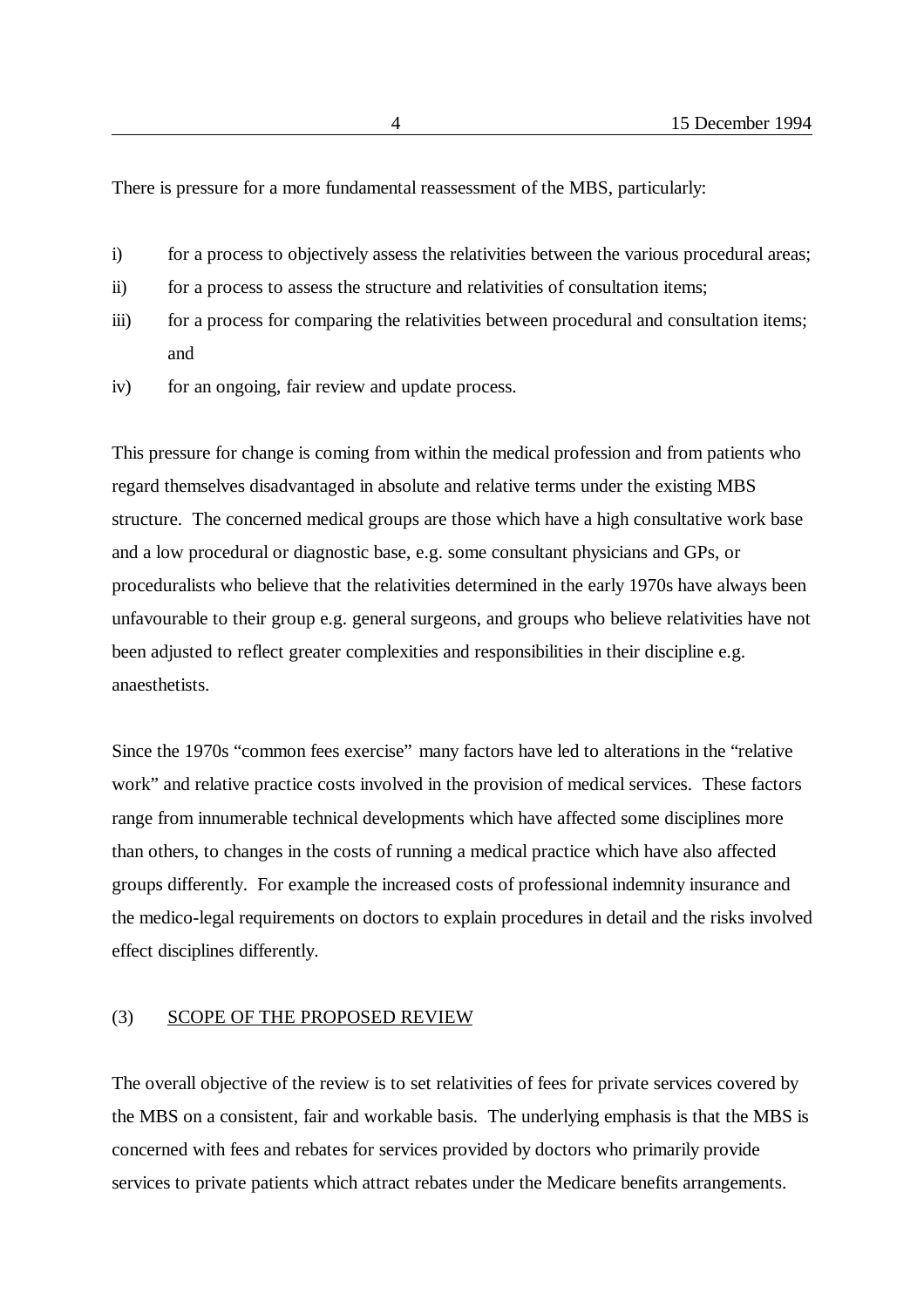Notwithstanding this, it is recognised that there is some degree of cross-over or dependence on the structure and fees in the MBS in other arrangements such as workers compensation, public hospital arrangements e.g. for VMOs on "modified" fee-for-service payments and possibly the proposed private insurance contract option recently outlined by the Minister. The Commonwealth Government does not control those arrangements. Whether they will need to be modified following completion of the RVS is a matter for the organisations concerned and affected doctors.

## (4) WHAT IS A RELATIVE VALUE STUDY?

A Relative Value Study is a process for developing a scale (or scales) of services in the Medicare Benefits Schedule according to a predetermined basis for assessing "value". A Relative Value Scale must then be multiplied by a dollar conversion factor(s) to become a payment schedule.

There are many possible methods for constructing a Relative Value Scale across the MBS. USA and Canadian experience suggests that the best option may be a resource-based scale using a "bottom up" product costing process.

In a resource-based approach, services are ranked according to the relative costs of the resources inputs required to provide them.

Relative Value Scales could be developed in several other ways and be based on any one, or a combination, of the following "top down" processes:

- **.** fees currently charged by doctors;
- **.** patients' capacity or willingness-to-pay;
- **.** doctors' assessment of the worth of a procedure;
- **.** market-determined prices for services under perfect competition;
- **.** outcomes such as savings or benefits to society; and
- **.** a consensus/negotiation process.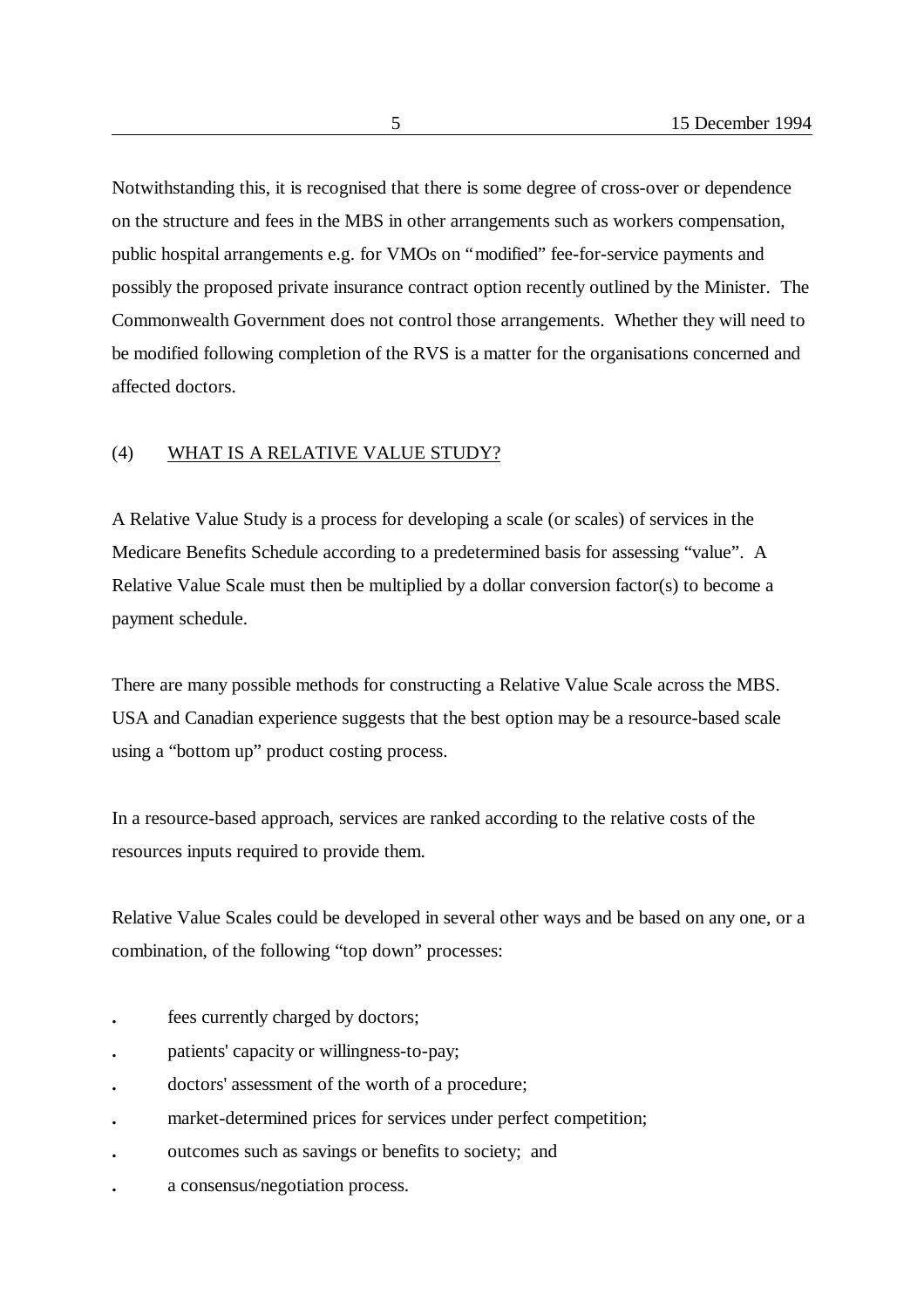## (5) POLICY CONSIDERATIONS

### **Focus**

Key matters to be addressed in undertaking a Relative Value Study revolve around the issues of equity and efficiency. Patients are concerned about "gaps" between fees and rebates. Most doctors would consider that equity in relation to the fees they consider as appropriate is synonymous with equity for patients in relation to their rebates. The Government expects reasonable efficiency from expenditure on health and reasonable assurance that the fees charged by doctors will not leave patients facing substantial out-of-pocket costs.

## **Issues/Discussion**

In a well-functioning competitive market, doctors' charges would tend to reflect their relative costs (i.e. resource inputs). However, it is generally accepted that in Australia the market for medical services is imperfect. Factors such as the supply of doctors within the various disciplines, the impact of medical insurance, the capacity of patients to pay and the ability of doctors to influence the demand for their services act to distort the market and therefore influence the pricing of services.

Relative values based solely on resource inputs do not consider outputs of services by, for example, measuring health outcomes. That is, a Relative Value Study based on costed resource-inputs does not attempt to measure the social and productivity benefits of, for example, a cataract operation that saves the eyesight of a person compared with an endoscopic investigation that confirms that a patient has a duodenal ulcer. Also, a cost or resource-based Relative Value Scale does not take into account variations in the quality of the services provided nor patients' needs, demands or expectations for services or patient outcomes.

Further, unless there were regular, on-going review processes in place following the implementation of a relative value scale, distortions would again build up, especially given the rapid technological change characteristic of modern medicine.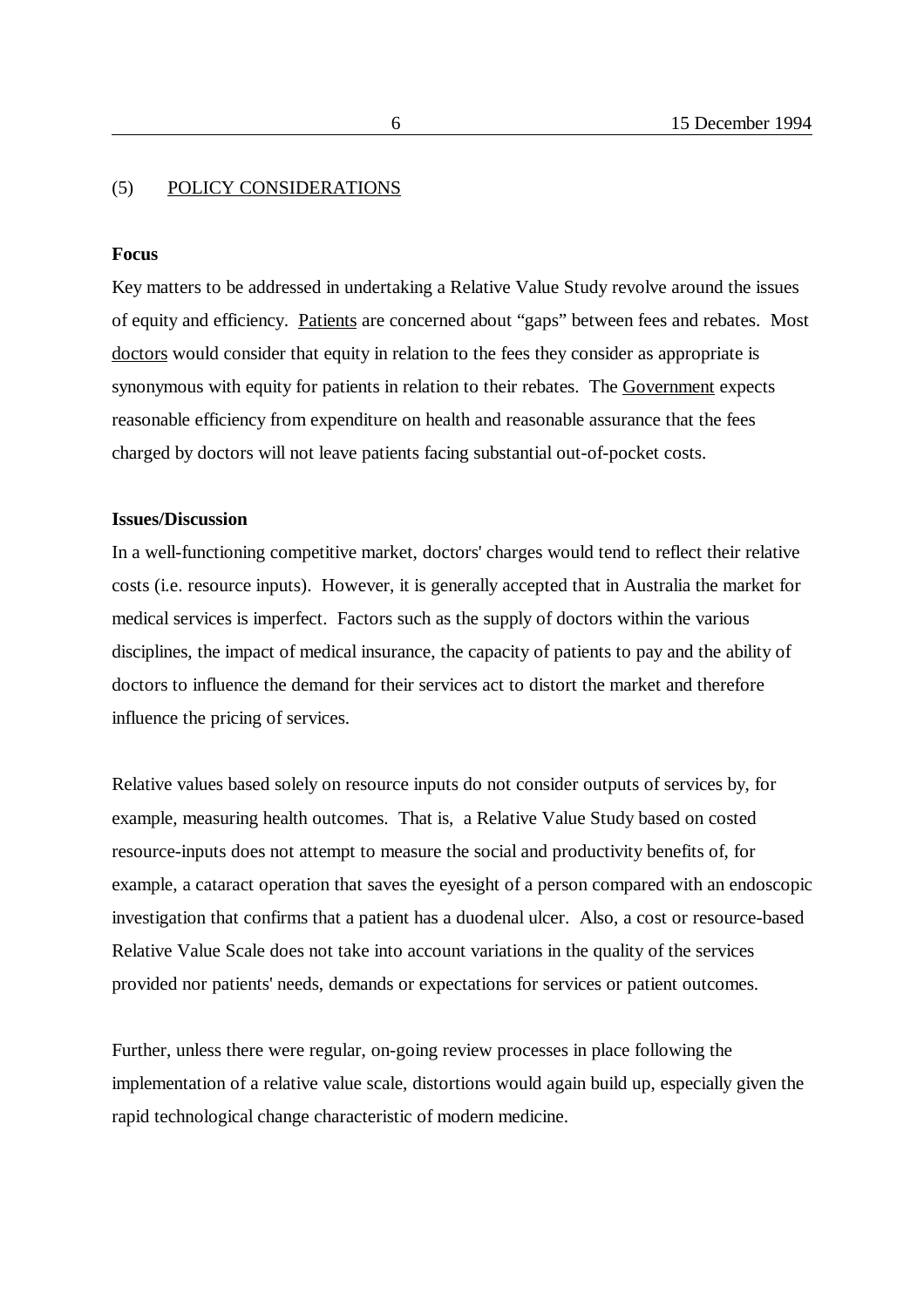In addressing the need for change, consideration must be given to the broader policy constraints on Governments, the profession and other groups involved in health financing. Federal Government policy supports Medicare universality as part of its "social wage". In keeping with its responsibility for taxpayers' funds, the Government is also obliged to contain unnecessary growth under Medicare. It also seeks manageable "gaps" for people receiving private medical services. As well, the Government believes that large "gaps" threaten the viability of private health insurance and therefore indirectly place pressure on the public hospital system.

The Government believes that the MBS should contain fair fees and that these fees are what doctors in the main should charge patients:

- **.** the objective of Medicare is to provide patients with access to necessary high quality health care at affordable cost.
- **.** the Government is therefore concerned about out of pocket costs and it believes that is MBS fees are reasonable patients should be charged more except in justifiable circumstances, in which case claims for services of unusual length or complexity should be considered by the Medicare Benefits Advisory Committee.
- **.** the Government does not accept the argument that market forces are working on an equal basis between doctors and patients:
	- **-** the reality is that for doctors in an oversupply situation (e.g. GPs in metropolitan areas) they have little market power. As such, their capacity to set their own fees is illusory in many cases.
	- **-** in areas or specialties where there is a less abundant supply the negotiating power of patients is also illusory.
	- **.** when taxpayers are funding the bulk of health services they have a right to expect services to be available at a fair price.

Concerns of the medical profession often revolve around a perception of threats to professional independence in the light of general pressure for a more efficient use of resources across the health sector.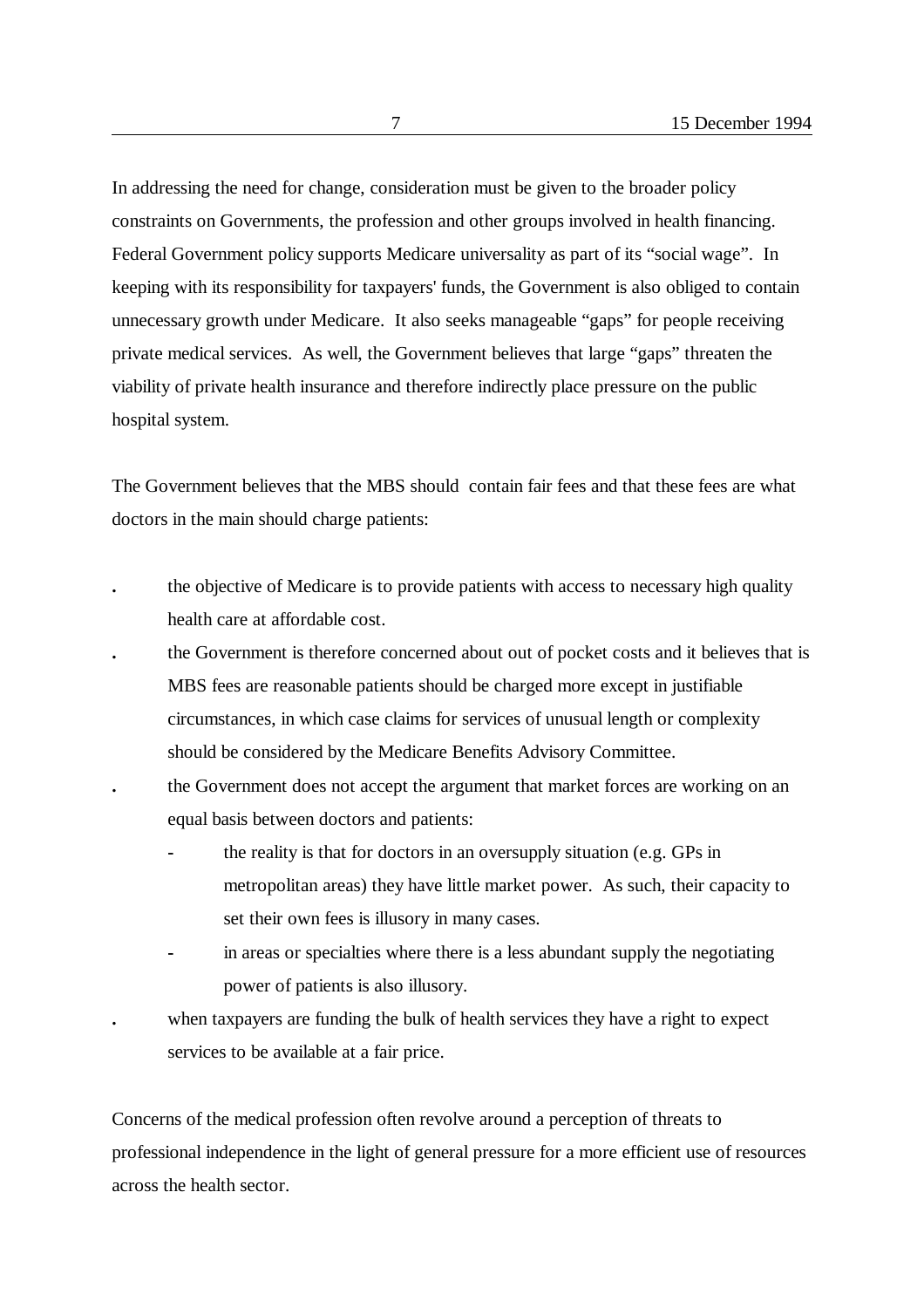Autonomy is perceived by doctors to be reflected in a professional working environment which allows and expects them to:

- **.** make clinical decisions on behalf of their patients which are unfettered by bureaucratic interference or unnecessary financial constraints on their use of resources; and
- **.** accept full responsibility for their actions and, as a quid pro quo to charge fees to their private patients which they consider to be fair and reasonable in relation to the patient's capacity to pay.

The medical profession is under increasing pressure to re-assess whether its traditional approach to the doctor/patient relationship should be modified in the light of modern community expectations of greater accountability under Medicare's universal health cover and reasonable "assurance" on fees within private health insurance arrangements. Related changes which have taken place to the health financing mechanisms since the "most common fees" were established, include paid VMO arrangements in lieu of the honorary systems in public hospitals, the different "mix" of public and private patients and technological and other changes which have greatly expanded the scope of medical science.

An open market based approach to the setting of private fees is to some extent at odds with the underlying objective of a cost or resource based relative value study which seeks a significant, tacit acceptance of administered prices as a trade off for the Government maintaining reasonable rebate levels and the maintenance of stable private health insurance premiums within a largely open ended private fee-for-service system. In the context of a market approach if the going price for a particular surgical procedure is, say, \$1,200 and a cost based relative value study indicates that the Medicare fee should be reduced from say \$900 to \$600 then the "gap" to the patient would widen. On the other hand, those specialists in relative oversupply could find themselves with no alternative but to accept prices dictated by third parties such as health funds, hospitals or both.

Significant complexities also arise from the possible introduction of "blended" payments for GP services. A shift from a universal fee-for-service based rebate system (for patients) to a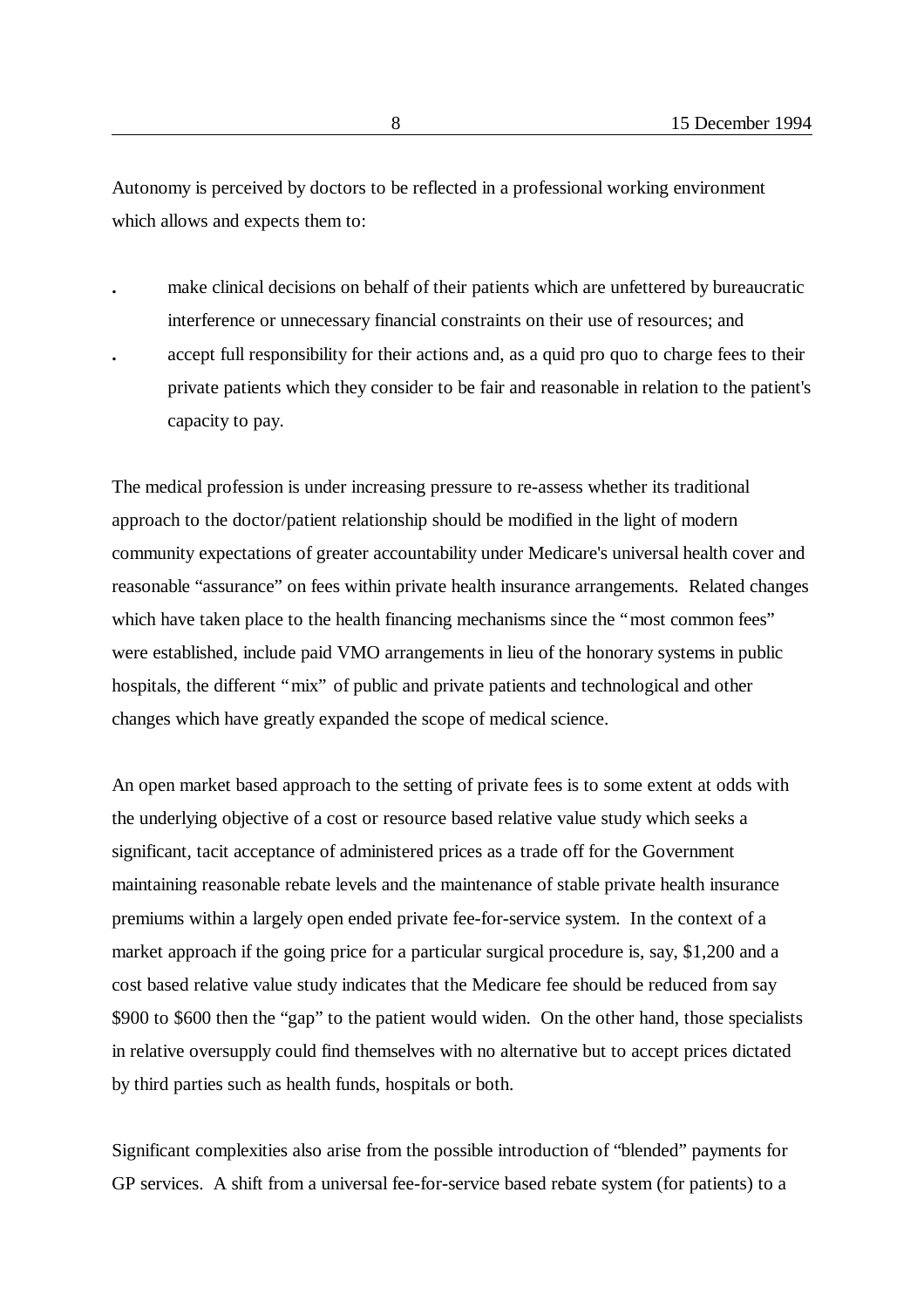mixture of fee-for-service rebates (to patients) and fixed payments (to doctors) through Better Practice Grants would require a clear delineation of activities and costs of meaningful, focused outcomes were to be achieved. Key issues for consideration therefore, include:

- **.** Whether it is feasible to develop workable mechanisms which achieve equity for patients in terms of the Medicare rebates they receive within a framework of market oriented fees for key procedural services;
- **.** The extent to which the medical profession, as a whole, would be willing to accept arbitrated and/or administered prices for services as a trade off for fair and reasonable rebates across-the-board; and
- **.** The extent to which the rebate or mixed payment mechanisms are appropriate tools to be used by the Government and the profession to influence the way doctors practice or set fees.

#### **Summary**

It would seem that unless there is a workable and agreed nexus between fees charged and rebates the outcomes of a relative value study may be meaningless in relation to some of the fees that are able to be commanded in the "market".

In general terms, having regard to the above, the objectives of a relative value study would be to:

- **.** develop a relative value scale of services as a basis of setting schedule fees that are fair and reasonable for work covered by those services, and which reflect the differences in cost and expertise in providing the various medical services covered by the MBS;
- **.** encourage a level of schedule fees observance by doctors such that patients are not unduly out of pocket; and
- **.** provide a reliable base for updating fees and reviewing of qualitative and quantitative changes such as those arising from new technology, new services, techniques, etc.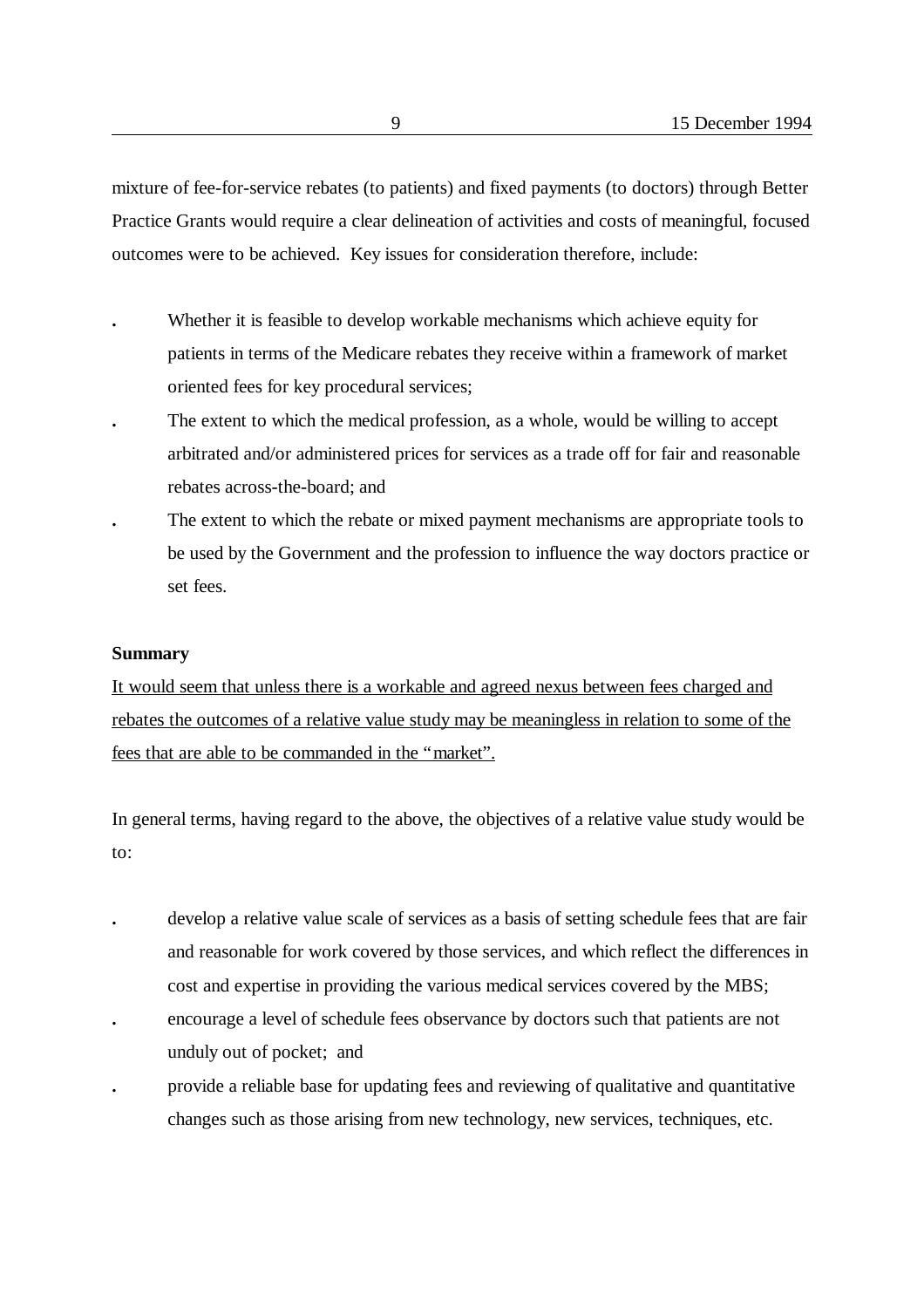#### (6) EARNINGS & DISPOSABLE INCOME

#### **General**

There is not a simple linear relationship between gross earnings and disposable incomes of providers.

Practice costs vary significantly between some specialties. For example, radiology practice requires far greater capital investment and operating costs then, say, psychiatry.

The service location, both in terms of geographical location and whether the service is provided in doctors' rooms, day surgery facility or hospital, also changes the cost to income ratio. If a procedure is carried out in a hospital or a day surgery facility, costs such as prostheses and disposables can be covered in the bedday charges. However, if the same procedures are carried out in rooms these items need to be covered out of the patient charge and the Medicare rebate. The relative impact on disposable income will in turn depend on the nature of the facility, consumable and other costs that apply, and whether doctors are in a position to pass the extra costs of procedures in rooms on to their patients.

#### **Treatment of Capital Related Costs**

The different methods of handling the reimbursement of capital related costs under the Medicare arrangements also distorts the disposable incomes of providers. For example, the MBS fees covering radiotherapy services are only intended to cover the associated professional and operating costs. This is unlike the MBS fees for diagnostic services which also cover the costs of capital. The capital costs of radiotherapy services are funded through separate direct grants to providers based on actual usage and limited to the assessed useful life of the particular item of equipment.

The mixed funding approach for radiotherapy services under Medicare is aimed at avoiding the continued payment of Medicare benefits for equipment which has been fully depreciated in accordance with conventional time based amortisation of capital costs. Such an approach is seen by the Government to overcome the perverse financial incentive for providers to either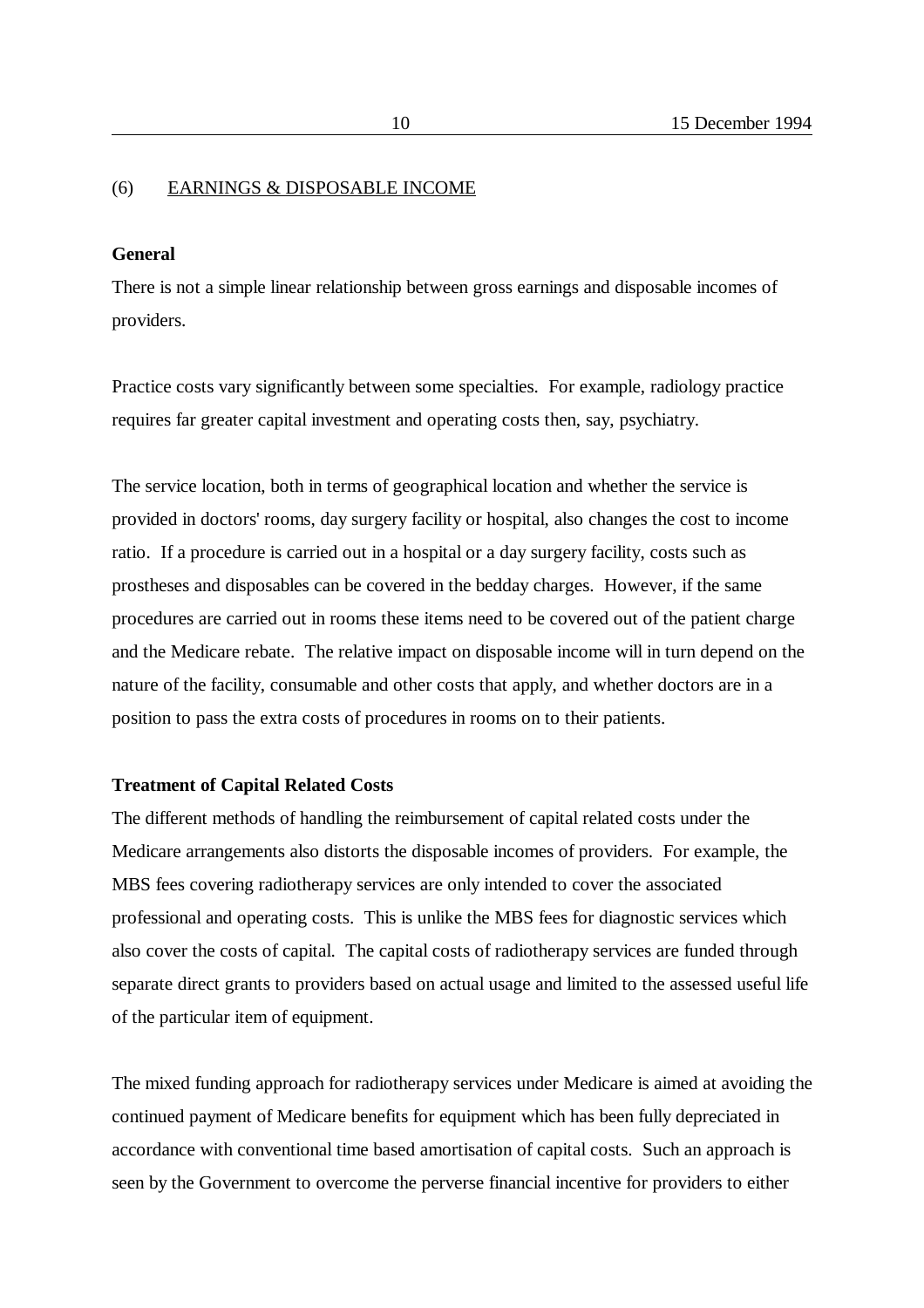purchase older second-hand (and possibly less effective) equipment or not update equipment once it passes its useful life. This is highlighted in the case of MBS fees for Computerised Tomography (CT) where a radiologist who updates a CT scanner more regularly will get a lower disposable income (for the same volume of tests) than a radiologist who keeps a CT scanner beyond the normal depreciation period and is able to contain maintenance and other operating costs.

The long term financing of major capital equipment, its placement and replacement have important policy implications and must be considered in the appropriate context.

#### (7) KEY "TECHNICAL" ISSUES

## **Defining the "Boundaries" of Services**

Before an RVS or any other major review of the Medicare Schedule could be undertaken it would be essential to first identify and define the scope and coverage of each service to be included in the Schedule. The MBS structure covering, for example, consultations and aspects of general surgery may require extensive review. Under a fee-for-service system there must be appropriate differentiation between individual services as well as a workable separation from other activities such as hospital services. The possible introduction of "blended" payments for GP services is relevant to this point.

#### **Mechanisms to Address Change**

Notwithstanding the medical profession's desire for a positive focus and objective policy platform to support private practice and on which to base an RVS, as a minimum, it would be vital to ensure that MBS mechanisms were able to be introduced which allow timely and effective addressing of:

- (i) structural and productivity changes affecting the way doctors practice or perform services;
- (ii) the introduction of new technology;
- (iii) fair treatment of consumables, capital and infrastructure costs, etc;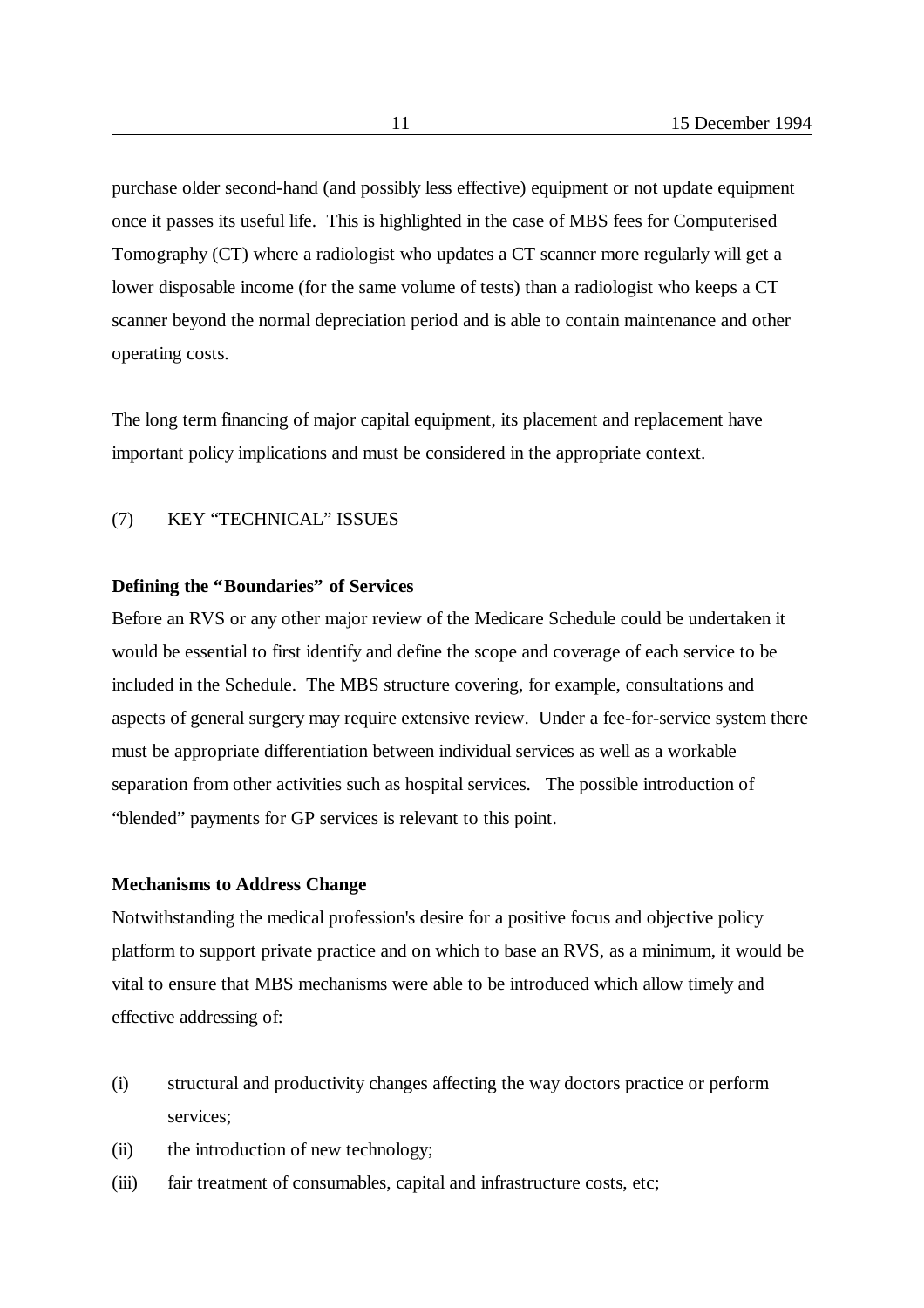- (iv) cost and income adjustments in fees; and
- (v) changes from shifts in funding such as those arising from changes in the mix of services, etc.

#### **What Inputs are Measurable within a Resource Based Relative Value Scale?**

In developing the methodology on which to base an RVS it is important to identify those resource based components of fees that are able to be measured with reasonable precision and those which are not.

The components which appear to be relatively easy to measure are:

- (i) costs such as consumables that are able to be directly identified to individual services;
- (ii) identification and quantification of representative background practice costs, such as general overheads professional indemnity insurance, etc.;
- (iii) the quantification of physical units such as numbers and types of staff, technician time, floor space, etc;
- (iv) the numbers, types and replacement costs of equipment; and
- (v) representative rates of pay of staff, market rentals, etc.

Such costs are able to be standardised to ensure uniform accounting treatment across all services.

It should also be feasible to determine average professional "times", both direct and indirect, in relation to specific services.

#### **What is More Subjective?**

The effort expended and skill required to perform a medical service are highly subjective and variable. Assessments may well differ depending on the approach by the individual doctor. There are numerous problems and difficulties in defining and estimating "work" and separating different activities. The difficulties are increased when one considers activity such as post operative care which may vary considerably depending on the condition of the patient. Also,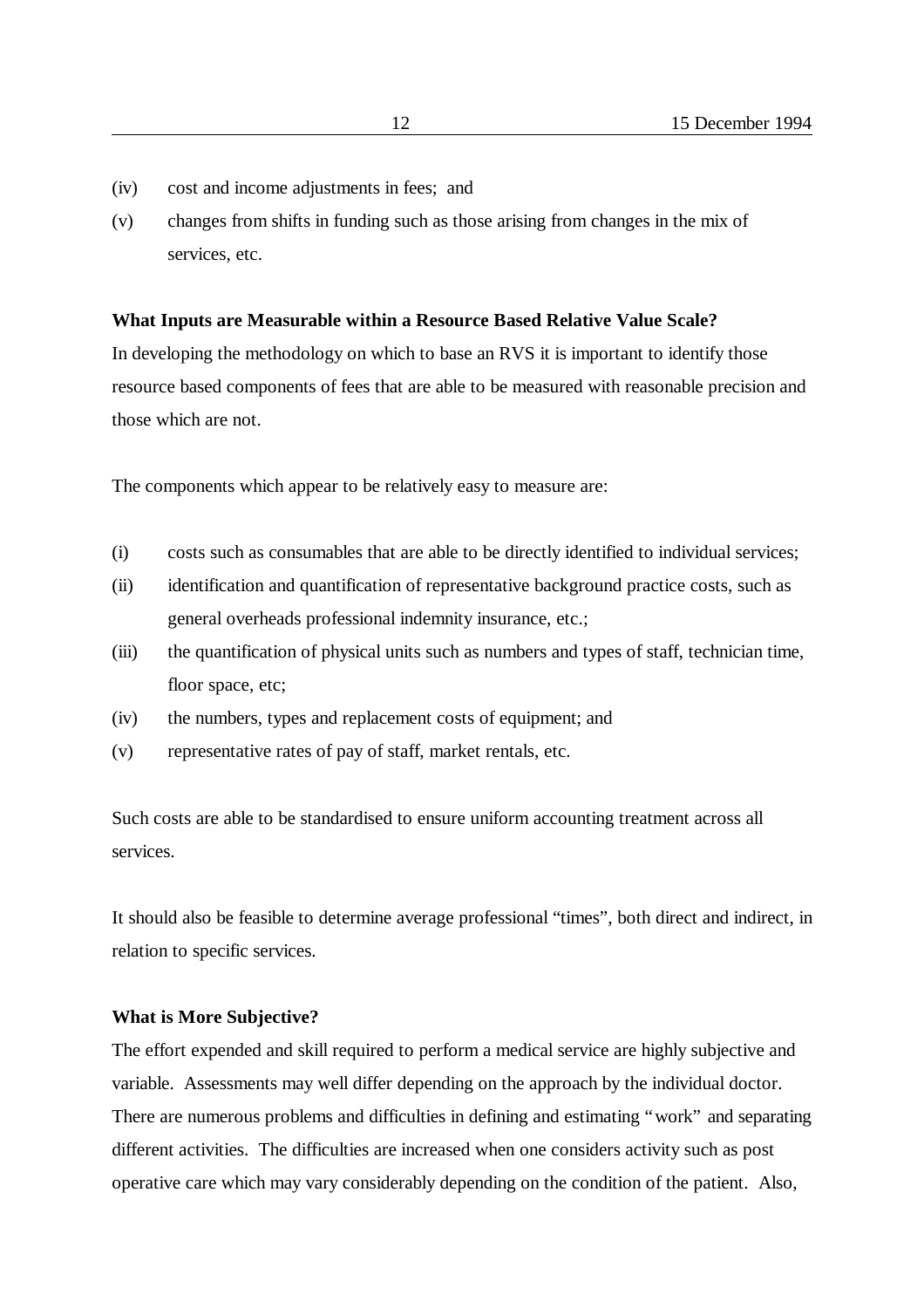as outlined earlier, there may be structural differences arising from the location of the service. For example, there may be different infrastructures in public or private hospitals or between geographical locations.

In a review process the natural tendency for groups would be to attempt to define their work in ways that are advantageous or which protect their "bread and butter" activities.

Factors which are extremely difficult to measure therefore include:

- **.** premiums for skill, intensity, including the highly controversial question of cognitive versus procedural or manual skills
- **.** skill life
- **.** efficiency and effectiveness
- **.** commercial risk
- **.** allowance for profit

### (8) THE PRESSING CASE OF CONSULTATION ITEMS

General practitioners and specialists have expressed concern about existing Schedule items for consultations which have not been addressed through the MBCC process. For example, neurosurgeons point out that frequently an initial consultation by a neurosurgeon is as complex as initial consultations by consultant physicians but lower rebates are payable. Other surgeons, given the increasing complexity of their discipline, undertake prolonged consultations, whereas other specialists derive large parts of their income from short, repeat consultations. Many specialists now "subspecialise" in an area that requires considerable consultative work, e.g. gynaecologists engaged in menopause clinics. On the other hand many consultant physicians now provide substantial procedural services e.g. gastroenterologists. Various specialists, such as those engaged in rehabilitation medicine, intensive care and dialysis management believe existing "catchall" items do not adequately reflect their work.

Examples of the different mix of services provided by selected providers are illustrated in the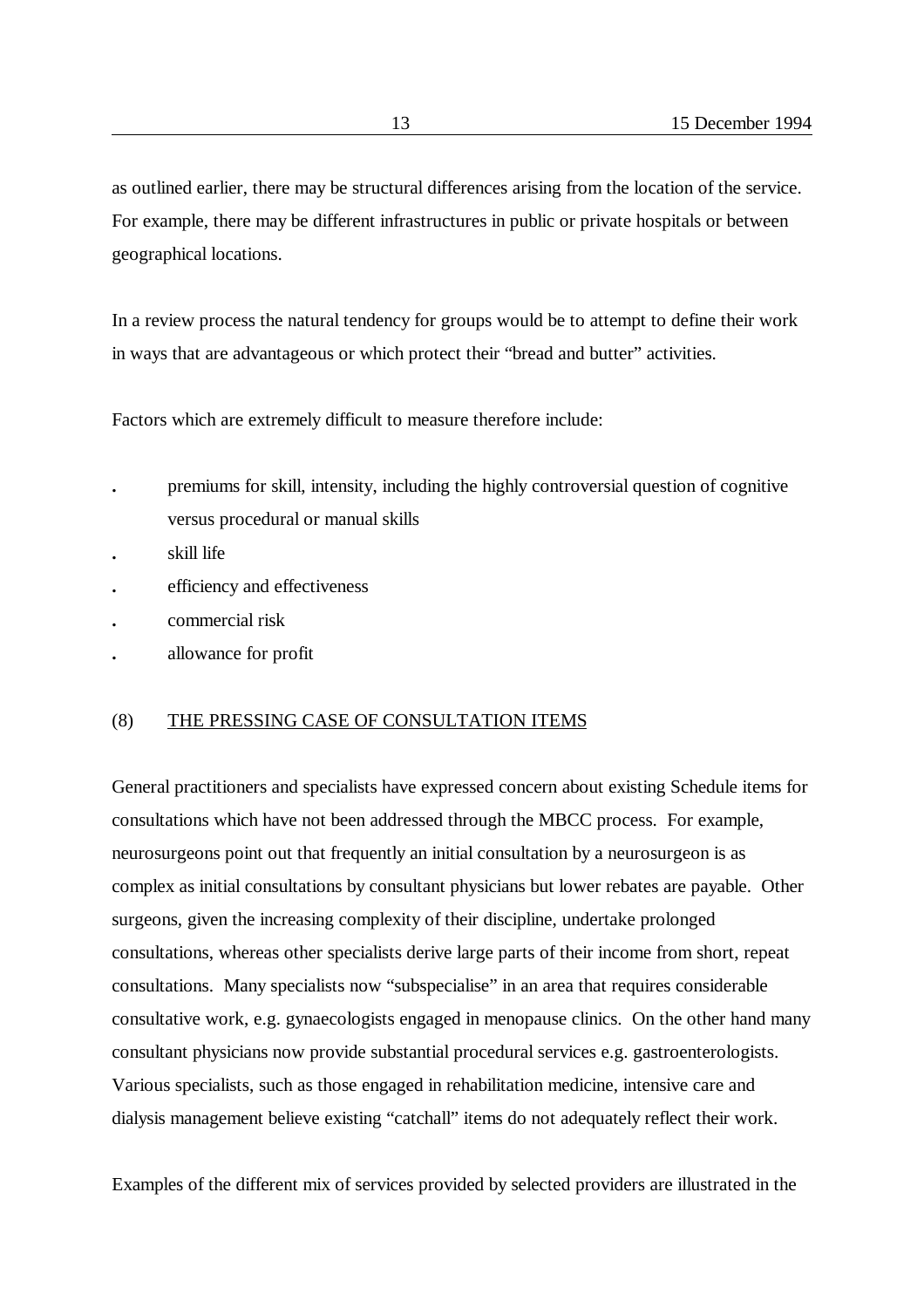attached tables.

Concerns over consultations have also been raised by various organisations under the Medicare Benefits Consultative Committee process. The Government response has been twofold:

- (i) To point out that it would be inappropriate to deal with these concerns in an ad hoc manner. If the current consultation items are in need of review, then this should be undertaken in a way that will, as far as possible, address the concerns of all groups; and
- (ii) If some complex longer consultations are not recognised in the MBS neither are a lot of shorter, less complex consultations.

The basic questions to be addressed are whether current practice is adequately encompassed by the existing consultation items and whether groups of practitioners and their patients are systematically disadvantaged, or advantaged, relative to others by the present arrangements.

Under any system despite best efforts to achieve comprehensive categorisation and detailed descriptions of services there will always be some degrees of "swings and roundabouts". Obviously, any fundamental reassessment and adjustment of consultation items will impact on the established patterns of practice that have evolved under the current structure of the MBS. The potential to create "winners and losers" and possible discord within the profession must be overlooked. During any reassessment of consultation items difficult questions will invariably be raised such as the continued appropriateness of the Consultant Physician/Specialist distinction, time tiering, "worth" or relative effort both within consultations and between consultations, procedural and diagnostic work.

A broad review of consultations would be a major undertaking involving the deployment of substantial resources by the Government, the AMA, and other medical organisations, and have significant ramifications across the medical profession.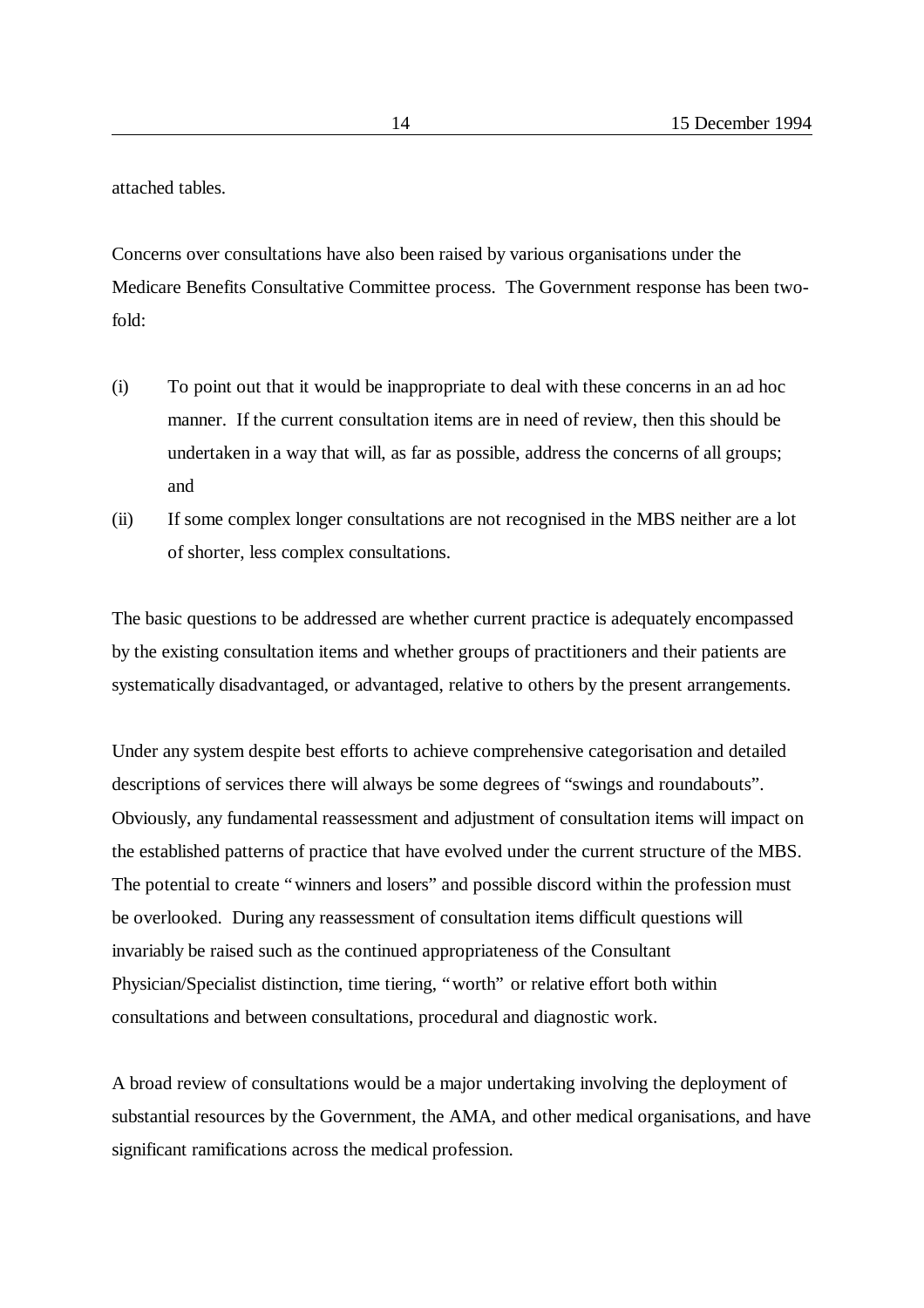### (9) WHAT IS ACHIEVABLE IN THE SHORT AND LONG TERMS?

Given the foregoing, an overall relative value study would not be feasible unless all parties were first satisfied that the items and descriptors in the MBS were fairly differentiated and reflected modern medical practice. This is particularly relevant in addressing the current descriptors for consultations/attendances and those areas of surgery which have not been reviewed within the normal MBCC processes.

#### (10) POSSIBLE PROGRAM

A program for an across the board relative value study must first address a number of basic structural issues identified above and must proceed in clearly defined and manageable steps. This process should be facilitated by a body acceptable to both the Government and the medical profession. This body would identify and prioritise the work to be undertaken, and its program would be expected to include:

- (i) Production of a detailed plan for undertaking the review, an overall timetable, including that for review and consultation with affected groups, etc. and a possible program for the implementation of any proposed changes.
- (ii) Development of management structures including budgets, suitable reporting mechanisms, evaluation of progress, etc. for the review.
- (iii) A review of all consultation and attendance items covering GP services and consultant physician/specialist services (including obstetrics and psychiatry). This work would involve major surveys across all professional groups involving detailed analyses of both direct and indirect times, intensity, etc.
- (iv) Review the relativities of procedural services, with support of relevant groups, having regard to information from various sources and the results of overseas studies such as the American RBRVS. This would require identification, separation and quantification of factors relating to time (both direct and indirect), intensity, etc.
- (v) Undertake detailed practice cost modelling on an "activity basis" to determine how direct and background practice costs are incurred in relation to the input of the doctor,